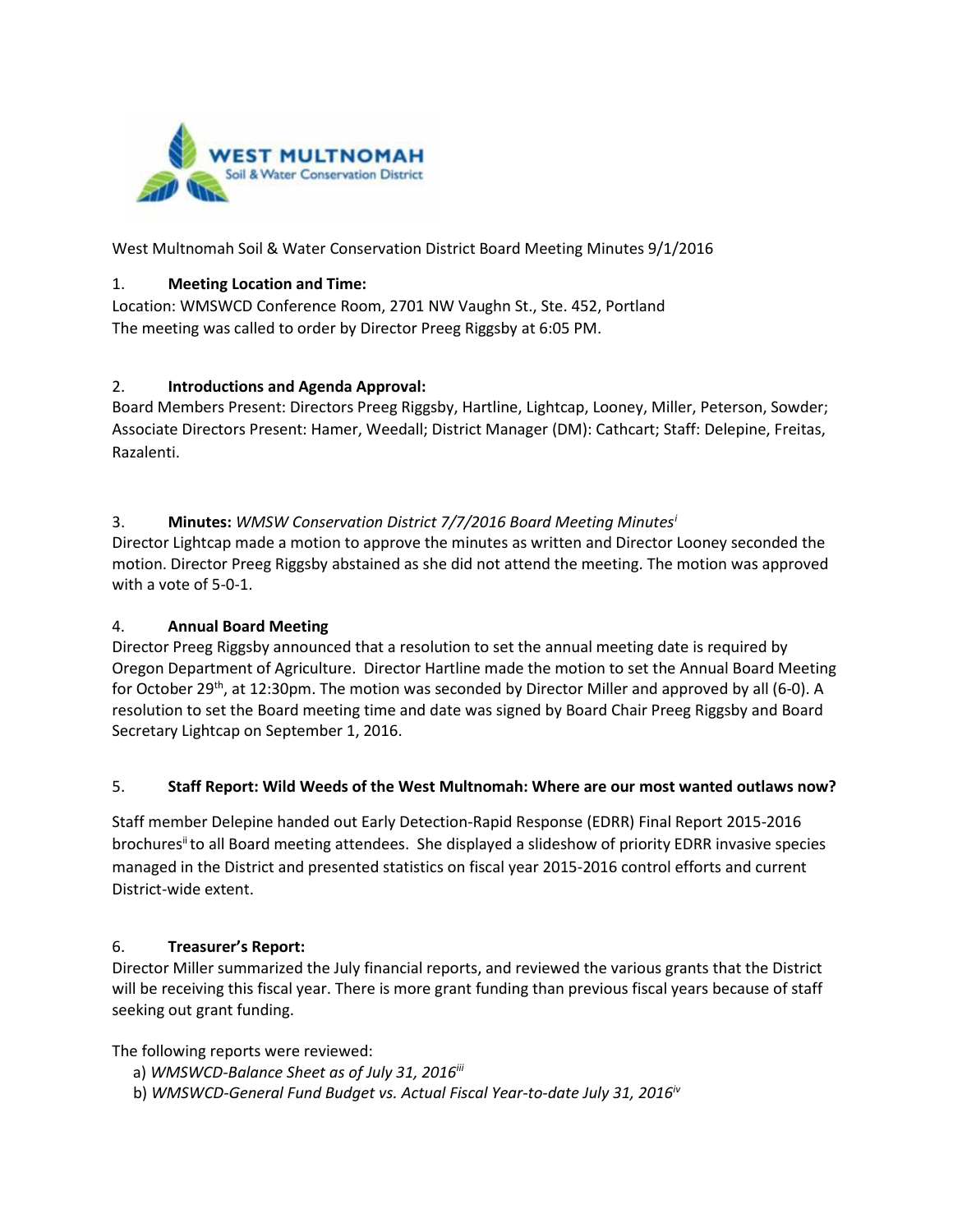### c) *WMSWCD-Profit and Loss Budget Performance Fiscal Year-to-date July 31, 2016 <sup>v</sup>*

### 7. **Public Comment**

Director Preeg Riggsby announced that this agenda item was added for people to comment if there was anyone that came from the public that wanted to speak about the policy agenda item. There were no public comments.

# 8. **Policy: Outdoor School for All Ballot Initiative; Portland Harbor Superfund Clean-Up Plan, Protect Our Natural areas (Metro Levy) Ballot Initiative**

DM Cathcart gave a brief introduction to staff intern Freitas and her interest in policy work which led to assigning her to research and compile discussion papers on the above topics for Board discussion. Director Preeg Riggsby explained that each topic would be introduced by staff intern Freitas, then discussed by the Board to decide what action, if any, they wanted to take.

Portland Harbor Superfund Clean-Up Plan<sup>vi</sup>: Staff intern Freitas read from the discussion paper, and gave an overview of the Portland Harbor Superfund Clean-up policy and staff recommendations for Board positions. The Directors and Associate Directors discussed the plan and the position options. DM Cathcart read a draft of a resolution for the Portland Harbor Superfund Clean-Up Plan. Director Lightcap made the motion to approve the resolution as written. Director Hartline seconded the motion. Directors Miller, Looney, and Hartline abstained, and the motion passed (4-0-3). Staff intern Freitas will draft up a comment letter for staff to review. DM Cathcart and Board Chair Preeg Riggsby will finalize the letter Tuesday, September 6<sup>th</sup> and send. A resolution encouraging greater transparency and improved communication methods about the Portland Harbor Superfund Cleanup Plan was signed by Board Chair Preeg Riggsby and Board Secretary Lightcap on September 1, 2016.

Protect Our Natural Areas (Metro Levy) Ballot Initiative<sup>vii</sup>: Staff intern Freitas gave an overview of the initiative and the position options as presented in the discussion paper, and noted that there was not a staff recommendation. The Directors and Associate Directors discussed the different positions. Director Preeg Riggsby announced that any action taken would be the responsibility of the Board members, including drafting the resolution. She also read Associate Director Anderson's comments that he had emailed since he would not be at the meeting. Director Hartline motioned to support the local levy renewal campaign. Director Looney seconded the motion. Directors Miller and Lightcap abstained, and the motion passed (5-0-2).

**Outdoor School for All Ballot Initiative** viii: Staff intern Freitas spoke briefly about the outdoor school implementation and referenced the options as presented in the discussion paper, and noted that the staff did not make a recommendation. The Directors and Associate Directors discussed the options. Director Lightcap motioned to support putting measure 99 on the ballot, but not use the District logo, and Director Hartline seconded the motion. Director Miller voted no, and the rest of the Directors voted yes. The motion passed (6-1). Director Lightcap will write the letter and have the Directors look at it before sending.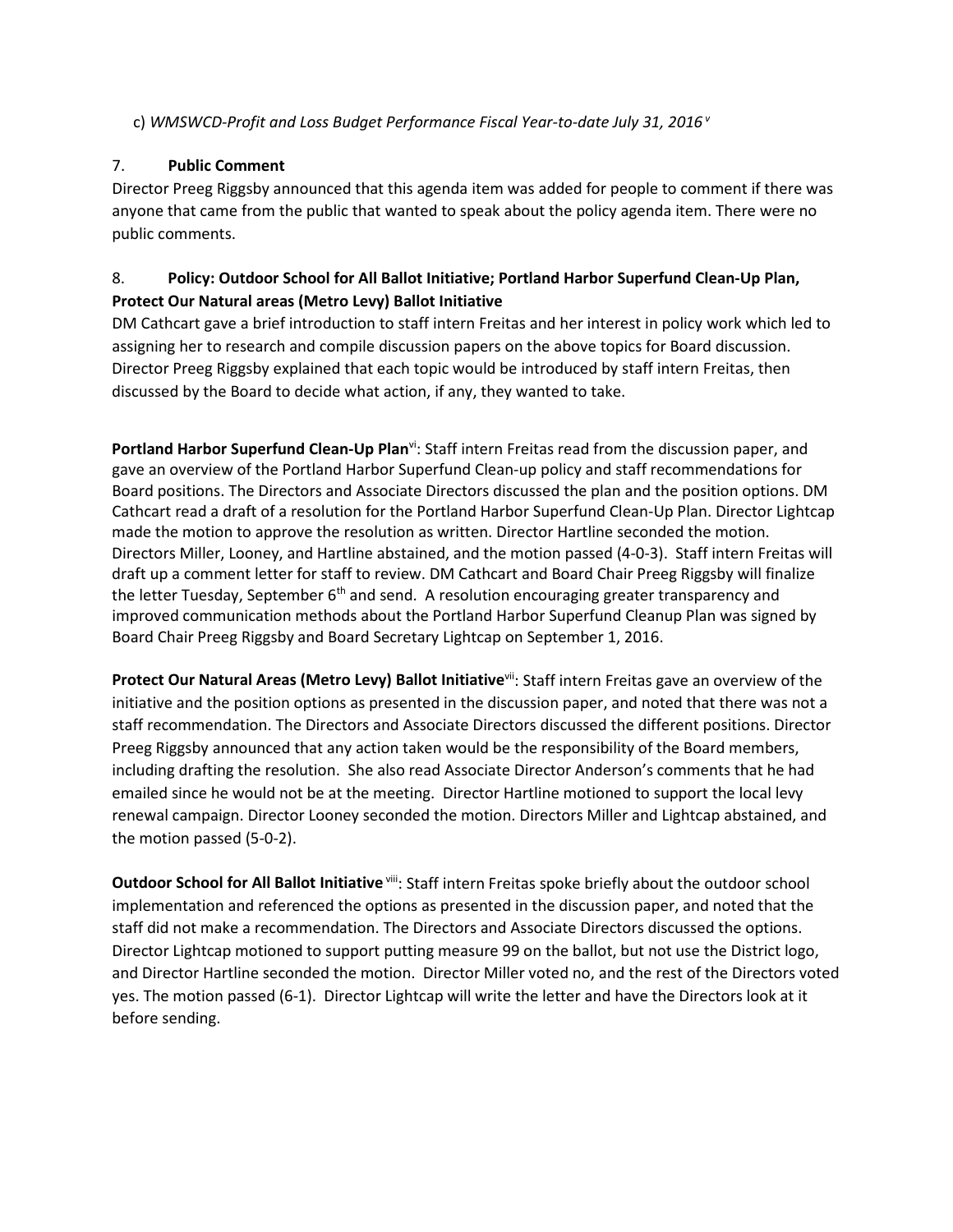# 9. **Oregon Association of Conservation District (OACD) Business Meeting**

Director Lightcap reported on the August 26<sup>th</sup> OACD meeting. The OACD bylaws were revised and approved at the meeting. The new bylaws will be discussed at the District's October 6<sup>th</sup> meeting. The annual meeting of OACD will be an opportunity for the different Districts to talk to OACD about their concerns. Director Preeg Riggsby will attend the OACD annual meeting on Oct. 18-20<sup>th</sup> on behalf of the District as Director Lightcap will be acting as part of OACD. The District will discuss what it wants from OACD at the Oct. 6<sup>th</sup> meeting. DM Cathcart will help produce the framework for that discussion.

# 10. **Upcoming Events**

Staff Member Razalenti briefly mentioned that Columbia SWCD will be holding their 70<sup>th</sup> Anniversary celebration on October 8th, and that staff is looking to get high resolution photos of the Directors for the open house on October 29<sup>th</sup>. She will follow up with an email to Directors of all upcoming events and have staff member Lindberg follow up with an email with specifications for photos.

# 11. **Directors', Associate Directors', and District Manager Check In Reports**

The Directors skipped their reports due to being over time. Director Preeg Riggsby briefly mentioned wanting to discuss when to schedule the December meeting at the next Board meeting.

DM Cathcart announced that on Tuesday, September 20th, Ron Alvarado, Oregon State Conservationist, U.S. Department of Agriculture, and Natural Resources Conservation Service (NRCS) will be touring the East Multnomah and West Multnomah Soil & Water Conservation Districts. Traveling with Ron will be Leo Preston, North Coast and Lower Willamette Basin Team Leader for NRCS, Tom Watson, Oregon State Office Operations Chief for NRCS and Kim Galland, Multnomah County District Conservationist and Clackamas County Acting District Conservationist for NRCS. Jay Udelhoven, District Manager, East Multnomah Soil & Water Conservation District will also be travelling with the group.

Ron's tour of the West Multnomah Soil & Water Conservation District will kick off at 1:15 pm from Metro's Howell Territorial Park on Sauvie Island, 13901 NW Howell Park Road (off Sauvie Island Road). DM Cathcart encouraged West Multnomah Directors and Associate Directors to meet Ron at this time. During the afternoon, Ron will be touring Sauvie Island Organics, then a private forestland owner thinning project site in the north Tualatin Mountains and then an urban conservation site in the Forest Parks Neighborhood. DM Cathcart will provide additional details on the tour as they become confirmed in case it fits a Board member's schedule to meet up with the tour at a different location later that afternoon.

# 12. **Announcements/Reminders/Confirmation of next Meeting:**

The next Board meeting will be held on October  $6<sup>th</sup>$ , 2016 at 6:00 PM. Director Looney moved to adjourn the meeting at 8:21PM; Director Miller seconded; all approved (6-0).